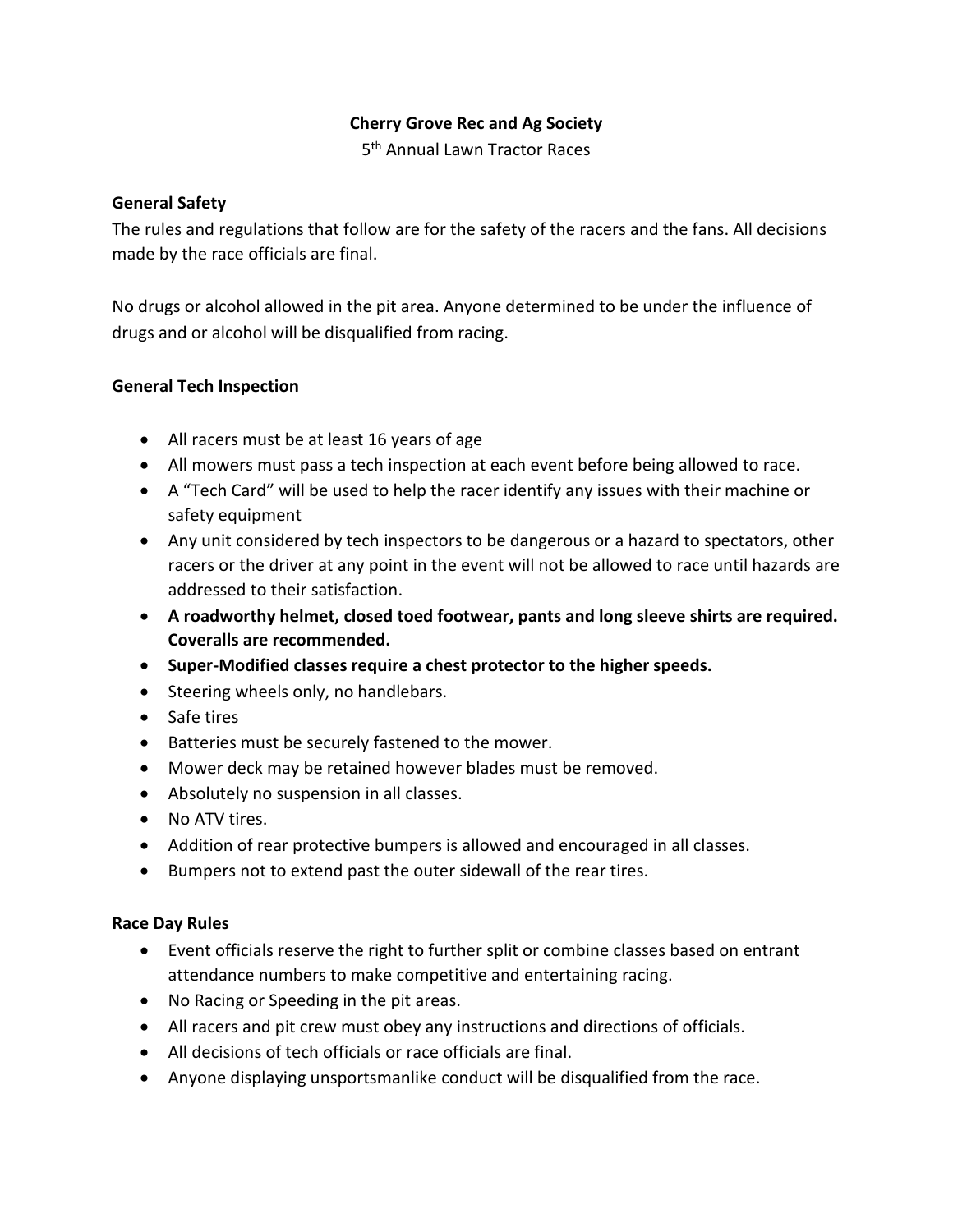# **CLASSES**

Racers may be moved up a class at the discretion of the officials to ensure even racing. No mower shall be allowed to move down a class.

## Stock Class Requirements

- 1. The maximum lawn mower size permitted is 28-horsepower
- 2. Electrical or pull-start mowers only. No push-start mowers
- 3. Only residential lawn mowers will be permitted to race.
- 4. All mowers must have their stock fuel systems, and an internal combustion engine that was originally produced for cutting grass.
- 5. Modifications to the engine, driveline or fuel system of any kind are not permitted
- 6. Any exposed belts or chains must have a guard.
- 7. All mowers must have an operational brake system. The driver must be able to stop the mower within a reasonable distance. All mowers must be equipped with an engine safety cut-off switch (or working seat switch).
- 8. All lawn mowers must have original hood and rear fenders, as well as original frame (frame may be reinforced). Mowers must have originally been designed and sold commercially to mow lawns.
- 9. No Zero-Turn mowers are permitted to race

# Modified Class Requirements

- 1. Electrical or pull-start mowers only. No push-start mowers.
- 2. Only residential lawn mowers will be permitted to race
- 3. All engines must be front mounted, agricultural-style single or twin cylinder originally equipped on lawn tractors. Engine modifications are limited to external parts (flywheels, pulleys, governors, carburetors). No internal modifications such as cams, pistons, valves, or springs.
- 4. Fuel system upgrades can include pumps, carburetors and fuel tank (No nitrous oxide).
- 5. Any exposed belts or chains must have a guard.
- 6. All mowers must have an operational brake system. The driver must be able to stop the mower within a reasonable distance. All mowers must be equipped with an engine safety cut-off switch (or working seat switch).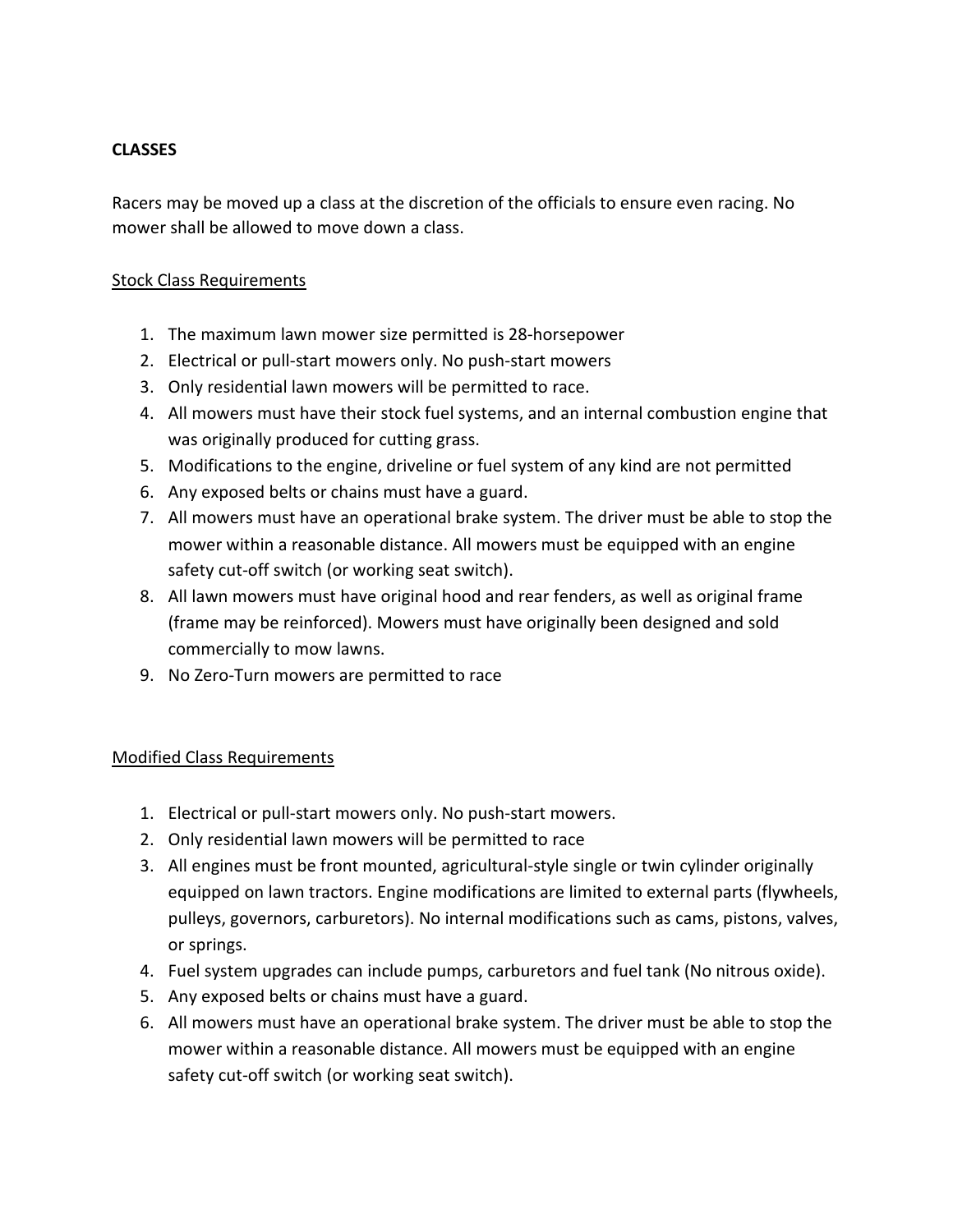- 7. All lawn mowers must have original hood and rear fenders and must have originally been designed and sold to mow lawns.
- 8. Frame must be original, although discrete strengthening is allowed. Front and rear axles must use original frame as primary mounting point. No Tubular frames allowed.
- 9. Drivetrain must be from a commercially sold lawn tractor and no suspension parts can be added.
- 10. Steering should be upgraded/reinforced for the speed capability of the machine. "Handlebar" steering setups are not allowed.
- 11. Frame height but be at least 6" from level ground, wheelbase is to not exceed 56", track width not to exceed 42"
- 12. Tires must be Turf rated.
- 13. Any wheelie bars must be limited to 18" maximum from the rear tires
- 14. No Zero-turn mowers are permitted to race

# Super Modified Class Requirements

- 1. Any exposed belts or chains must have a guard.
- 2. All lawn mowers must have a hood, rear fenders, and have the general appearance of a lawn tractor.
- 3. Frame height must be minimum 4" from level ground, wheelbase must not exceed 64" and track width must not exceed 42".
- 4. Engine may be anything the human mind can fit into a lawn tractor, but must be mounted in front of the driver (no rear engine setups)
- 5. All mowers must have an operational brake system. A driver must be able to stop the mower within a reasonable distance. Brakes may be modified; hydraulic brakes are HIGHLY encouraged.
- 6. Steering must be upgraded/reinforced for the speed capability of the machine. "Handlebar" steering setups are not allowed.
- **7.** All mowers must be equipped with an engine safety cut-off tether switch **(NOT a seat switch!)**
- 8. All mowers MUST be equipped with an automatic throttle closing device.
- 9. Mowers cannot have any suspension
- 10. No nitrous oxide systems are permitted
- 11. Tire cleats/spikes/traction modifiers are not permitted
- 12. All drivers must wear chest protectors as part of their riding apparel.
- 13. Any wheelie bars must be limited to 18" maximum from the rear tires
- 14. No zero-turn mowers are permitted to race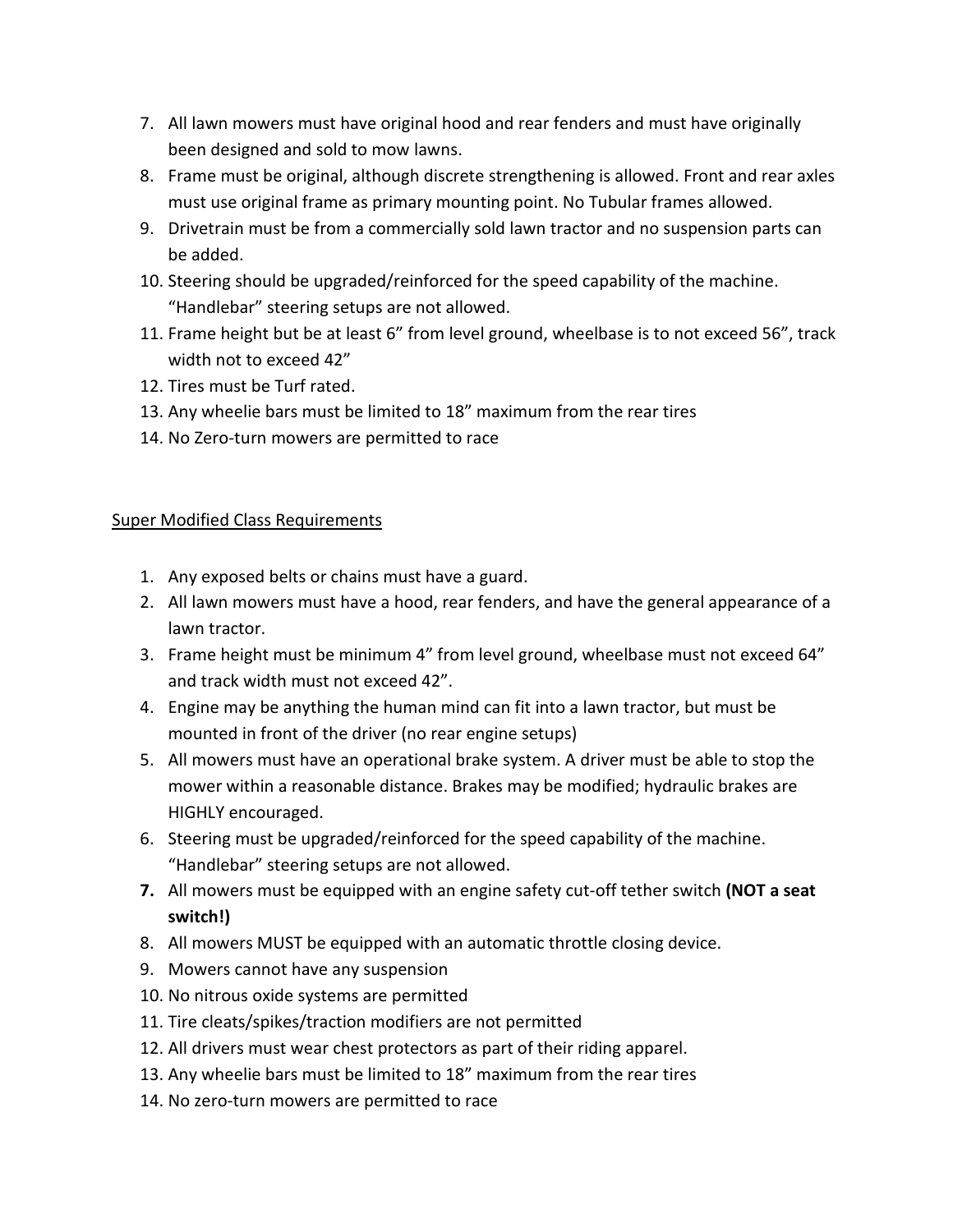### **RACE RULES**

### FLAGGERS

The head flagger controls the race. They are responsible for the starting and control of the race. Safety crews and corner workers will assist the head flagger by keeping them informed of any problems on the Track.

### FLAGS

The following flags will be used:

**GREEN** - Raising of the flag signals the start of the race or timed lap.

**YELLOW** - NO PASSING UNDER YELLOW. If the yellow flag is rolled and is waived by a corner flagger, it is a warning of a minor problem ahead. Slow for that problem then resume your speed. If the yellow flag is open and being waved at a corner and by the head flagger, CAUTION! Slow immediately. This means a full course yellow. This allows the riders involved to catch up to the pack for the restart. Racers must close up on the leader in a single line formation for the restart. Yellow flag laps do not count towards the total race lap count.

**RED** - STOP!! All racers must stop immediately and wait for direction from the flaggers.

**BLACK** - If the flag is still rolled up, you are being given a warning for some type of violation. Pay attention. If you receive the full black flag, you are disqualified. Leave the track immediately.

**WHITE** - Start of the last lap.

**CHECKERED** - End of race or timed lap.

### RACE SET UP

All racers will have ample time to report to the track for the start of each race. If a mower has a problem, the head flagger MAY allow additional time or adjust the field for the start. If the late racer arrives after the field has been adjusted, he/she must start at the end of the field.